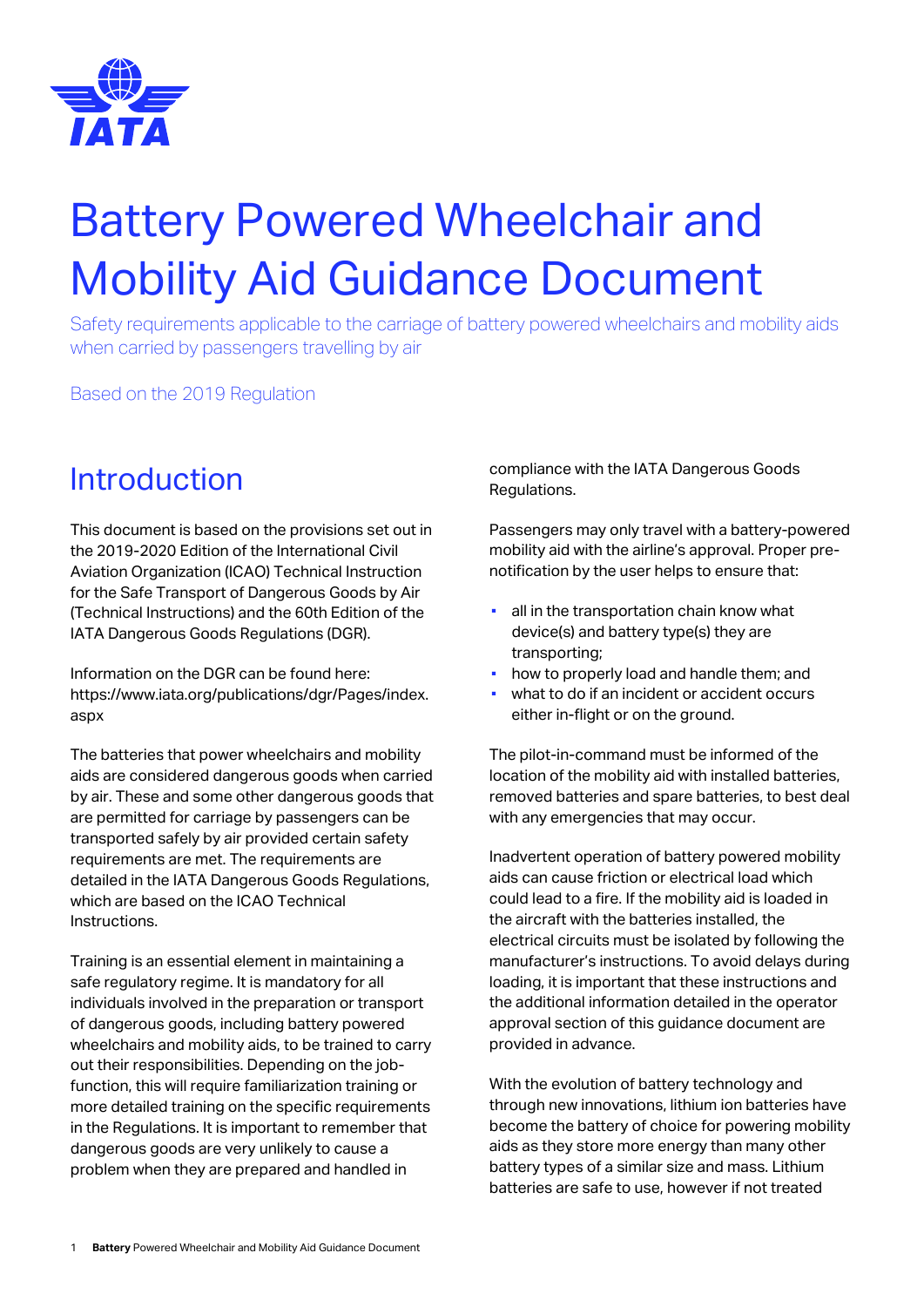

with care or if abused, they can overheat and in extreme circumstances can catch fire. This poses many challenges as the regulators attempt to keep pace with ever changing designs and consumer demands.

The purpose of this document is to provide guidance for complying with the provisions applicable to the transport by air of batterypowered wheelchairs and other mobility aids when carried by passengers as set out in the DGR. Specifically, the document provides information on:

- Definitions:
- Limitations and Classification;
- Operator Approval;
- **•** Training:
- Handling;
- **Frequently Asked Questions.**

### **Definitions**

**Air Carrier** means an air transport undertaking with a valid operating licence.

#### **Airline** see **Operator**

**Battery manage**r is an electronic device incorporated in the battery circuit to protect the battery and/or cells from events such as overcharge, over-discharge, over-current, overtemperature and cell imbalance.

Note: The battery management function may be integrated into the battery or distributed over the control and drive system.

**Disabled person** or **person with reduced mobility** means any person whose mobility when using transport is reduced due to any physical disability (sensory or locomotor, permanent or temporary), intellectual disability or impairment, or any other cause of disability, or age, and whose situation needs appropriate attention and the adaptation to his or her particular needs of the service made available to all passengers.

**Lithium-ion batteries** (sometimes abbreviated Liion or LiPo batteries). The term "lithium battery" refers to a family of batteries with different chemistries, comprising many types of cathodes and electrolytes. Lithium ion batteries are a

secondary (rechargeable) battery where the lithium is only present in an ionic form in the electrolyte. Also included within the category of lithium-ion batteries are lithium polymer batteries. Examples of lithium ion battery chemistries are lithium cobalt oxide and lithium iron phosphate



**Figure 1** - Example of Lithium Ion Batteries

Note: The watt-hour (Wh) rating is a measure by which lithium ion batteries are regulated. Lithium ion batteries are required to be marked with the Watt-hour (Wh) rating.

The Watt-hour rating of a lithium ion battery can also be calculated from the battery's nominal voltage (V) and capacity in ampere-hours (Ah):

 $A h x V = W h$ 

If only the milliampere-hours (mAh) are marked on the battery, then divide that number by 1000 to get amperehours (Ah) (e.g. 4400 mAh / 1000 = 4.4. Ah).

If you are unsure of the Watt-hour rating of your lithium ion battery, refer to the device User Manual or contact the manufacturer.

**Non-spillable wet batteries** have an absorbed electrolyte (AGM, absorbed glass mat, gel battery, gel cell, sealed lead-acid (SLS), dry and dry cell) and do not leak any electrolyte or liquid even if the battery case is ruptured or cracked. The batteries must be capable of passing certain vibration and pressure differential tests



**Figure 2** - Examples of Non-Spillable Wet Batteries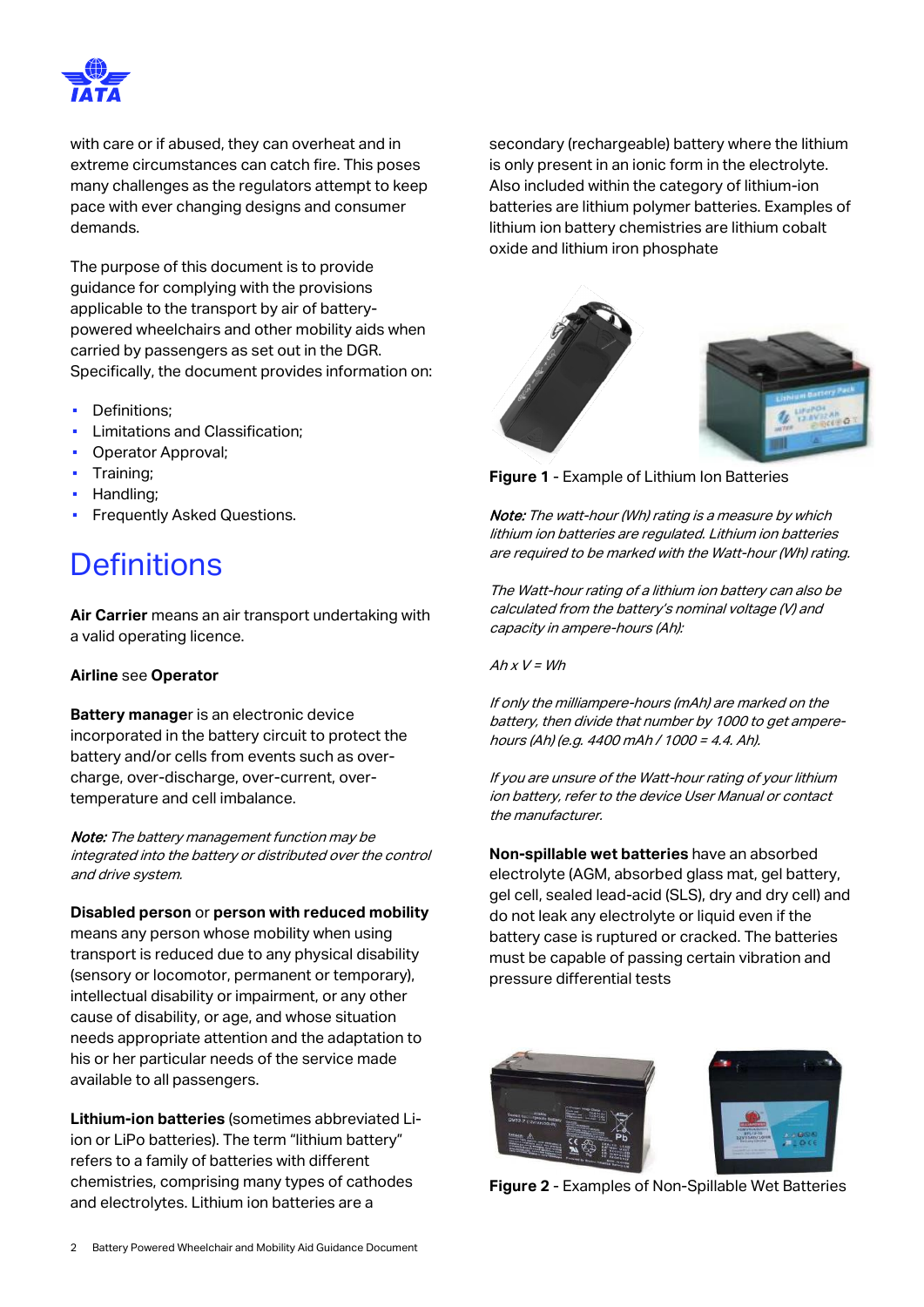

Note: For the purpose of this guidance document, this definition also includes batteries which comply with IATA DGR Special Provision A123 or A199. Examples of such batteries are: alkali-manganese, zinc-carbon, nickelcadmium and nickel-metal hydride batteries.

**Operator** is a person, organisation or enterprise engaged in or offering to engage in an aircraft operation. For the purposes of this guidance document, the term also includes operators operating under a code sharing and wet-leasing arrangements.

**Spillable wet batteries** have a number of openings on top where a liquid electrolyte (corrosive) is poured in to maintain the chemical reactions required to generate electrical energy.



**Figure 3** - Example of Spillable Wet Battery

**Tour operator** means, with the exception of an air carrier, an organizer or retailer of package tours and tourism services for sale either directly to travellers or through intermediaries.

**WCBD** – mobility aid with non-spillable batteries.

**WCBW** - mobility aid with wet cell batteries.

**WCLB** – mobility aid with lithium ion batteries.

**Wheelchair system** is the electrical and electronic traction control system for a wheelchair including the battery, its manager, the motor speed controller, the user interface and all wiring and safety devices.

## Limitations and Classification (DGR 2.3.2)

Battery-powered wheelchairs and mobility aids are classified in the following 3 categories:

#### **1. Wheelchairs/Mobility Aids with Non-Spillable Wet Batteries or Batteries which Comply with Special Provision A123 or A199**

Examples of batteries complying with special provision A123 and A199 are: alkali- manganese, zinc-carbon, nickel-cadmium and nickel-metal hydride batteries.

Non-spillable wet cell batteries must comply with special provision A67:

**A67**: Wet cell batteries can be considered as nonspillable provided that they are capable of withstanding the vibration and pressure differential tests given below, without leakage of battery fluid.

**Vibration test**: The battery is rigidly clamped to the platform of a vibration machine and a simple harmonic motion having an amplitude of 0.8 mm (1.6 mm maximum total excursion) is applied. The frequency is varied at the rate of 1 Hz/min between the limits of 10 Hz to 55 Hz. The entire range of frequencies and return is traversed in  $95 \pm 5$ minutes for each mounting position (direction of vibration) of the battery. The battery must be tested in three mutually perpendicular positions (to include testing with fill openings and vents, if any, in an inverted position) for equal time periods.

Pressure differential test: Following the vibration test, the battery is stored for six hours at 24°C ±4°C while subjected to a pressure differential of at least 88 kPa. The battery must be tested in three mutually perpendicular positions (to include testing with fill openings and vents, if any, in an inverted position) for at least six hours in each position.

A passenger may carry a maximum of one spare battery, which must be carried in a strong, rigid box provided by the user and carried in the cargo compartment.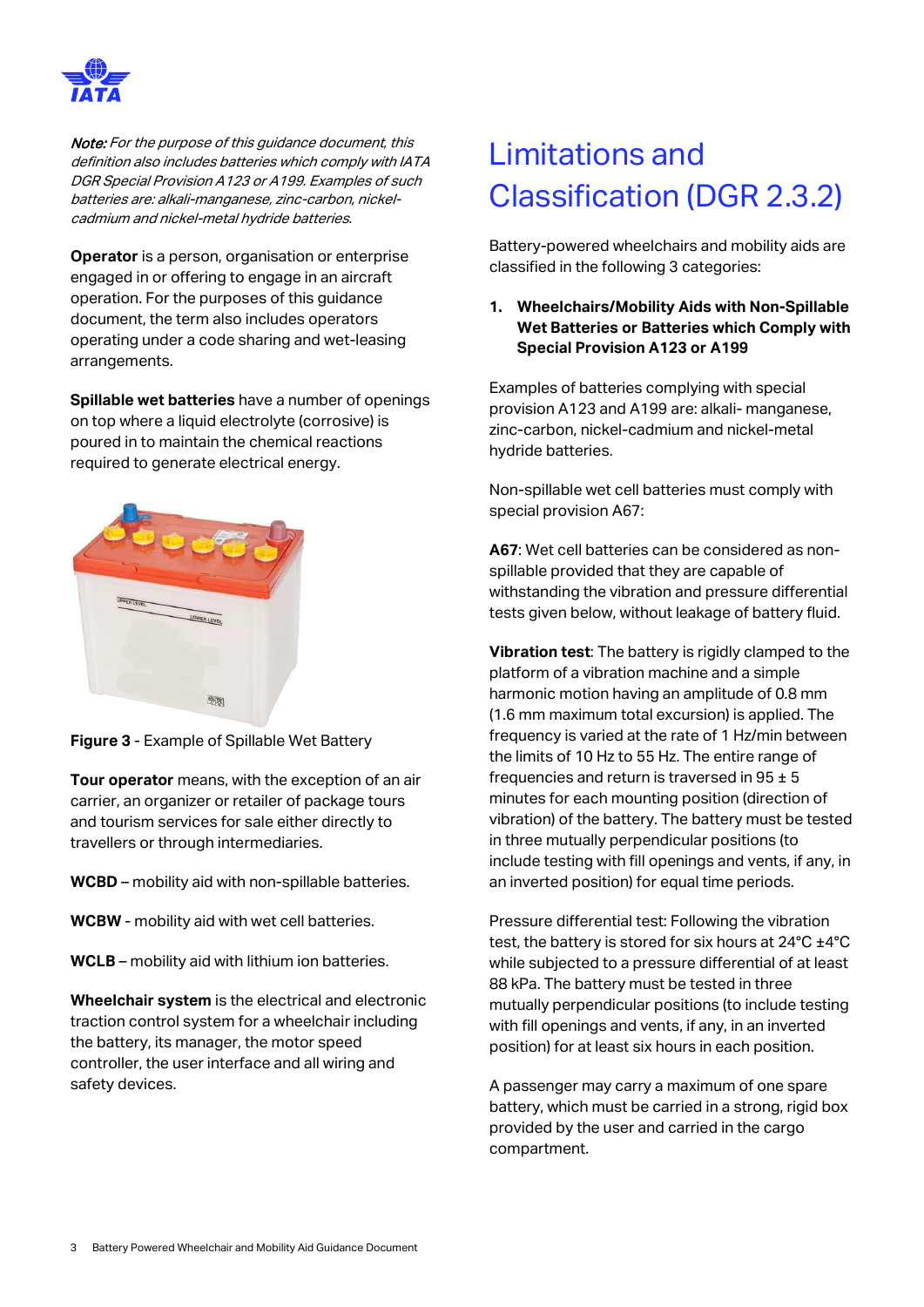

#### **2. Wheelchairs/Mobility Aids with Spillable Wet Batteries**

If the wheelchair or mobility aid cannot be loaded, stowed, secured and unloaded always in an upright position, the battery must be removed. Having the dimensions of the device in advance of travel will enable the operator to determine if the battery needs to be removed prior to loading in the aircraft.

#### **3. Wheelchairs/Mobility Aids with Lithium Batteries**

The batteries must be of a type which meets the requirements of each test in the UN Manual of Tests and Criteria, Part III, subsection 38.3.

Where the battery is removed by the user, if the mobility aid is specifically designed to allow it to be, following the manufacturer's instructions, the battery must not exceed 300 Wh, or for a device that is fitted with two batteries required for its operation, each battery must not exceed 160 Wh.

If the battery is not removed, there is no limit to the Wh rating for the installed battery(ies)

A passenger may carry a maximum of one spare battery not exceeding 300 Wh or two spares each not exceeding 160 Wh.

Any battery removed from the mobility aid and any spare batteries must be carried in the passenger cabin. The removed or spare batteries must be protected from damage (e.g. by placing each battery in a protective pouch).

### Operator Approval (DGR 2.3)

**The approval of the operator is required** – Prior to travel, the user of the mobility aid, travel agent, tour operator or other 3rd party booking website should seek approval from the operator at least 48 hours in advance, or as soon as possible, for the mobility aid to be carried on a booked flight. The operator is required to have a documented approval process which needs to be published in accessible formats and technologies, such as electronic, web-based, large print and audio, in a timely manner and

without additional cost to the passenger. Details should be easily accessible and clearly described on the airline's website and/or available to call centre staff.

Web-based material and internet booking should be accessible to persons with disabilities in accordance with international web accessibility standards found at

[http://www.w3.org/standards/webdesign/accessibil](http://www.w3.org/standards/webdesign/accessibility) [ity](http://www.w3.org/standards/webdesign/accessibility)

The minimum information required as part of the approval process includes:

#### ▪ **Does the mobility aid have a battery?**

The presence of a battery will impact how the mobility aid is transported. Having this information in advance will enable operators to meet international transportation regulations.

#### Who is the device manufacturer and what is **the model number?**

In case the user of the mobility device is unable to locate the manufacturer's instructions, providing this information may enable the operator to obtain the information from the manufacturer's website or from other sources.

#### ▪ **What type of battery is used to power the mobility aid?**

Providing the battery type is an important piece of information the operator requires to determine how to prepare the mobility device prior to and during loading onto the aircraft. The three battery types are: lithium ion, non-spillable and spillable.

- for lithium ion batteries, the number and Watt hour rating of installed and spare battery(ies) is required.
- for non-spillable batteries, if the passenger is travelling with a spare battery, they must pack this in a strong, rigid box.
- spillable batteries, the mobility aid must always be kept upright during loading and unloading.

If the passenger is unsure of the battery type, the passenger should be asked if anyone is able to help them determine this in advance of their travel.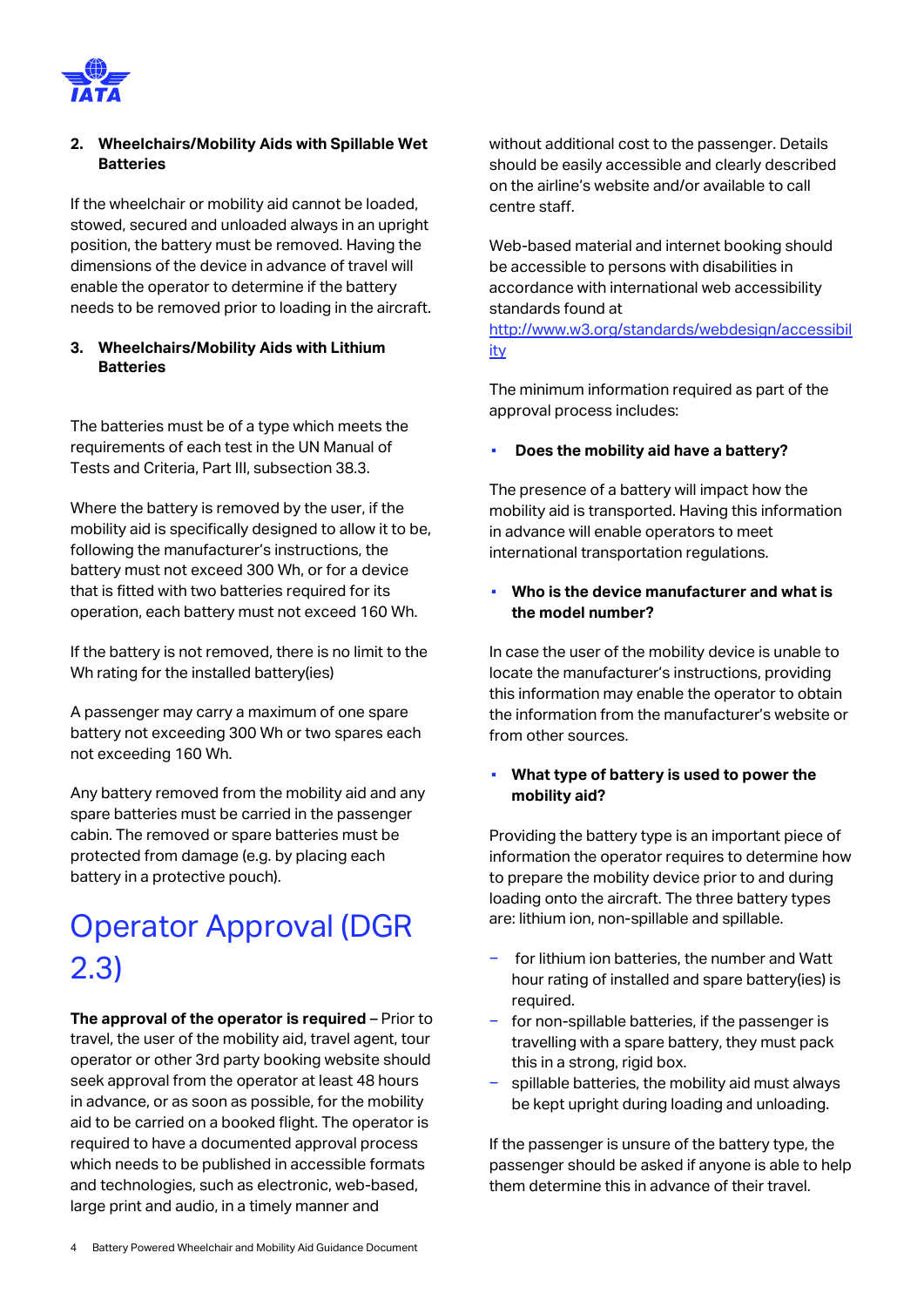

#### **What is the total weight of the mobility aid. including installed batteries and accessories?**

This information is required to enable the operator to plan the loading of the device onto the aircraft and help them determine if additional resources are required prior to or during loading and securing within the aircraft.

**What is the length, width and height (including accessories) of the mobility aid as presented for air travel?**

The dimensions of the device are required to determine that the aircraft door and cargo compartment can accommodate the mobility device. Depending on the aircraft type operating a particular routing, including any connecting flights, the mobility device may be too big to fit in the aircraft. Having the dimensions in advance will provide the operator an opportunity to offer an alternative routing or flights to accommodate passengers travelling with larger mobility aids.

**Does the mobility aid have any removable or adjustable parts (such as a custom seat cushion, joy stick or headrest)?**

In the event the mobility aid as presented for travel will not fit in the aircraft cargo compartment, are there any removable or adjustable parts that will help to reduce the height/width of the mobility aid? Reducing the size may help operators to safely accommodate the mobility aid. Smaller removable parts should be placed in a suitable container or bag and stowed in the cabin with the passenger.

#### Is the battery specifically designed to be **removed for transport?**

The dangerous goods transport regulations require the battery to be removed for carriage where the battery is specifically designed to be removed for transport. This typically applies where the battery is not protected by the design of the mobility aid and the manufacturer of the device intends that the battery must be removed for the device to be folded, or otherwise prepared for transport.

If the answer to this question is yes, the passenger should be prepared to provide instructions on how to remove the battery prior to loading.

Note: If the user is unable to answer this question, the agent/operator should work with the passenger, their representative or the manufacturer of the device to obtain instructions before transport.

#### ▪ **Is the user aware of how to disconnect power from the device?**

To prevent accidental activation during flight, the operator is required to verify the power is disconnected and electrical circuits are isolated. The user should provide instructions on how to do this before transport.

Note: If the user is unable to answer this question, the agent/operator should work with the passenger, their representative or the manufacturer of the device to obtain instructions before transport.

▪ **Is the user aware of how to engage/disengage the freewheel mode for the mobility aid?**

Prior to loading the device onto the aircraft, it must be put into freewheel mode. The passenger should be asked for instructions on how to do this before transport.

Note: If the user is unable to answer this question, the agent/operator should work with the passenger, their representative or the manufacturer of the device to obtain instructions before transport.

## **Training**

#### **General**

Training for all staff in the air travel service delivery is vital for providing quality service to persons with reduced mobility in a consistent and respectful manner. It is essential that staff know their responsibilities and can perform them competently. Training should address the attitudinal, environmental/physical and organizational barriers that affect persons with reduced mobility in air transport. Training is required to prepare staff to aid persons with reduced mobility in a manner that respects their dignity, and as a professional service to which the person is entitled, rather than as a favour or compassionate gesture.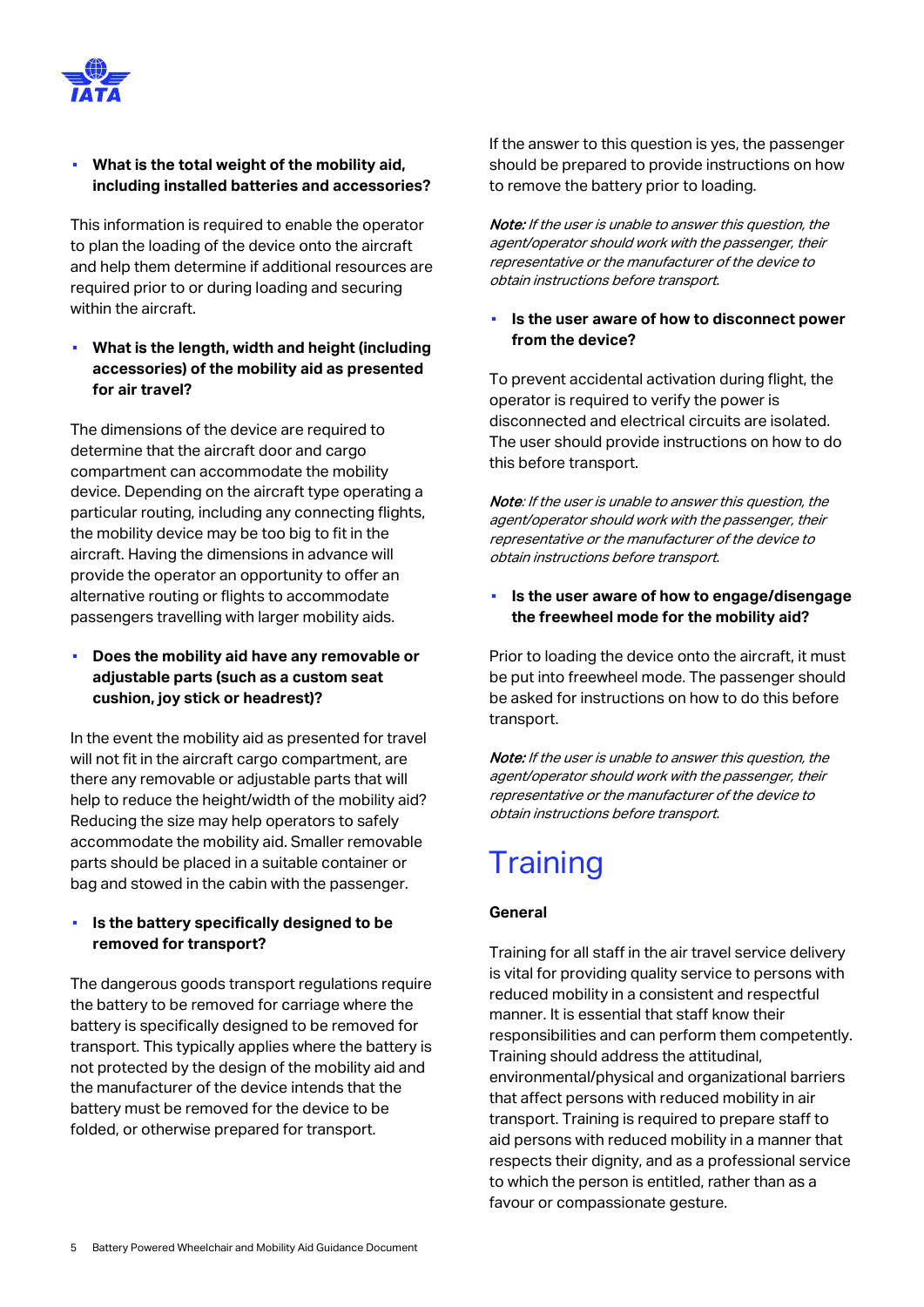

Training is required to include the policies and procedures of the organization and should be appropriate to the duties of the person being trained and include emergency response procedures.

In addition to general training, aircraft and airport operators must ensure that they train their employees and contractors who are required to handle battery powered mobility aids. This will include procedures for preparing, securing, carrying and stowing of mobility aids for air transport.

### **Handling**

The following general handling requirements apply to all battery types:

#### **Prior to loading, the operator must verify:**

- a) the battery terminals are protected from short circuits. This does not necessarily mean removing the battery. An example of protecting the terminals would be to enclose the battery within a battery container; and
- b) the battery is either:
	- 1. securely attached to the wheelchair or mobility aid and the electrical circuits are isolated following the manufacturer's instructions; or
	- 2. removed by the user, if the mobility aid is specifically designed to allow it to be, following the manufacturer's instructions
- **Note:**

i. For mobility aids containing spillable batteries, the battery is only required to be removed when the mobility aid cannot be maintained in an upright position. Removed batteries must be carried in strong, rigid packagings as follows:

(a) packagings must be leak-tight, impervious to battery fluid and be protected against upset by securing to pallets or by securing them in cargo compartments using appropriate means of securement (other than by bracing with freight or baggage) such as by use of restraining straps, brackets or holders;

(b) batteries must be protected against short circuits, secured upright in these packagings and surrounded by compatible absorbent material sufficient to absorb their total liquid contents; and

(c) these packagings must be marked "BATTERY, WET, WITH WHEELCHAIR" or "BATTERY, WET, WITH MOBILITY AID" and be labelled with the "Corrosive" label and with the "Package Orientation" label. Spillable batteries installed and removed should also be fitted, where feasible, with spill-resistant vent caps.

ii. For mobility aids containing lithium batteries, the battery removed from the mobility aid must not exceed 300 Wh, or for mobility aids fitted with two batteries, each battery must not exceed 160 Wh.

Any exposed terminals including non-shielded cable connectors must be insulated to prevent short-circuit.

Once the mobility aid has been prepared for air transport, to verify that electrical circuits have been isolated, place the device into drive mode (i.e. not freewheel mode), see if the mobility aid will power up and if so whether use of the joystick results in the mobility aid moving. It must also be verified that the circuits of supplemental motorised systems such as seating systems have been isolated to prevent inadvertent operation, e.g. by the separation of cable connectors. If a batterypowered mobility aid has not been made safe for carriage, it must not be loaded.

The wheelchair or mobility aid must be secured against movement in the cargo compartment, by use of straps, tie-downs or other restraint devices. The mobility aid, including batteries, electrical cabling and controls must be protected from damage, including damage caused by

the movement of baggage, mail and cargo. Accordingly, any battery-powered mobility aid must not be stowed within a unit load device or netted section of a cargo compartment together with loose loaded (bulk) items.

#### **Examples of good practice for securing the mobility aid include:**

- Use tie down points
- Keep the mobility aid in an upright position where possible
- Secure the mobility aid using the base frame -BASE IS BEST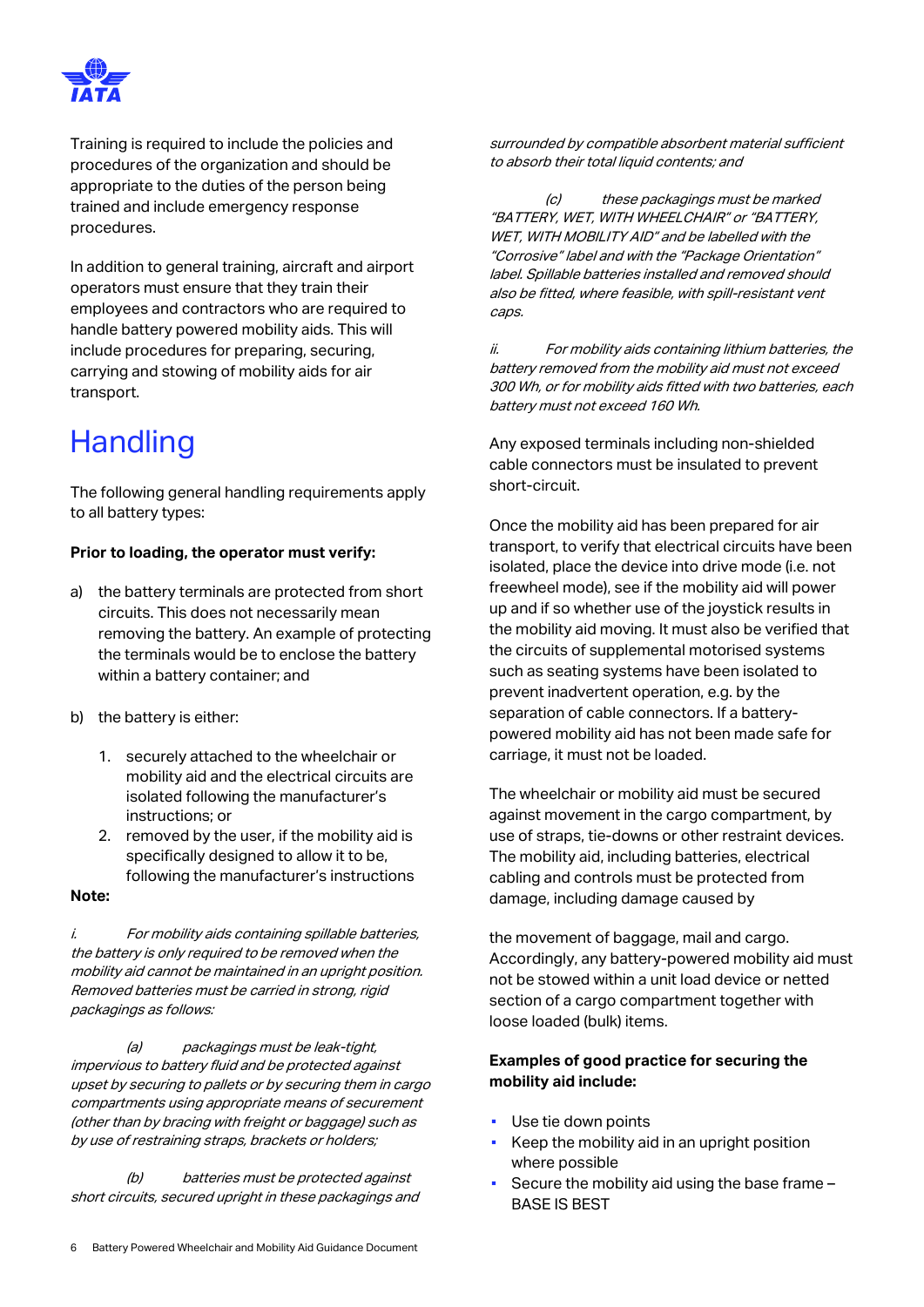

- Secure removable and fragile parts with the passenger in the cabin
- Avoid unnecessary tilting of the mobility aid
- Disengage freewheel mode
- Disconnect / isolate power
- **Ensure adequate clearance when loading**
- Avoid over tightening tie down straps or other securing devices
- Load last when possible

#### **Examples of bad practice for securing the mobility aid include**:

- Unnecessary tilting
- Loading and securing the mobility aid on its side
- Placing baggage, mail or cargo on the mobility aid
- **Failure to disengage freewheel mode**
- **•** Failure to disconnect power
- Using excessive force to load and secure the device
- Connecting straps to the cargo compartment divider, curtains or nets
- Strapping unstable or fragile components e.g., armrests, wheels, joystick, tiller
- Driving or sitting in the mobility aid

If the battery-powered mobility aid has loose-fitting parts such as armrests, footrests or cushions, they should be placed in a suitable bag / container, prior to loading in the hold, to prevent any loose parts from being lost or damaged. It is recommended that passengers provide their own suitable bag / container for any removed parts. Many passengers prefer to carry this type of equipment on-board the aircraft to prevent loss or damage.

Operators should also consider loading large complex devices always in an upright position. These mobility aids tend to be custom made and may have additional attachments specifically designed and fitted for individual users. These devices are designed and tested for use in an upright position only. Turning these devices on their side is not usually recommended by the manufacturer and will inevitably result in the device being damaged. Loading devices on their side in the cargo compartment, or ULD, also creates challenges for securing these devices in the aircraft or ULD, as the straps or other means of securing the device will be across the side of the device, which is potentially the weakest point.

Where the cargo compartment on the aircraft is too small to load the mobility aid upright, operators should consider offering alternative routings or flights that can accommodate larger devices rather than taking the risk of damaging the device.

#### **Mobility aids with removed batteries**

Where a battery-powered wheelchair or mobility aid is loaded with the batteries removed, it may then be carried as checked baggage without restriction (it must still be secured against movement and protected from damage by the movement of baggage, mail or other cargo).

### Frequently Asked **Questions**

**1. I do not know the Watt-hour rating of the lithium battery.**

A passenger arrives at the passenger assistance desk with a lithium ion battery-powered mobility aid where the battery is specifically designed to be removed from the mobility aid but does not know the Watt hour rating of the lithium ion battery.

The customer service agent needs to know the Watt-hour (Wh) rating of the battery to ensure it is within the limits specified in IATA DGR 2.3.2.4(d) when the battery is specifically designed for the battery to be removed (a single battery must not exceed 300 Wh, or for a device that is fitted with two batteries required for operation, each battery must not exceed 160 Wh).

For batteries manufactured after 31 December 2011, the Watt-hour rating must be marked on the outside case. The Watt-hour rating of the battery can be calculated by multiplying the battery's nominal voltage (V) by the capacity in amperehours (Ah): Ah  $x V = Wh$ 

Note: If only the milliampere-hours (mAh) are marked on the battery, then divide that number by 1000 to get ampere-hours (Ah) (e.g. 4400 mAh / 1000 = 4.4. Ah). If the Watt-hour rating cannot be located, the user will need to either check the user guide or contact the supplier/manufacturer.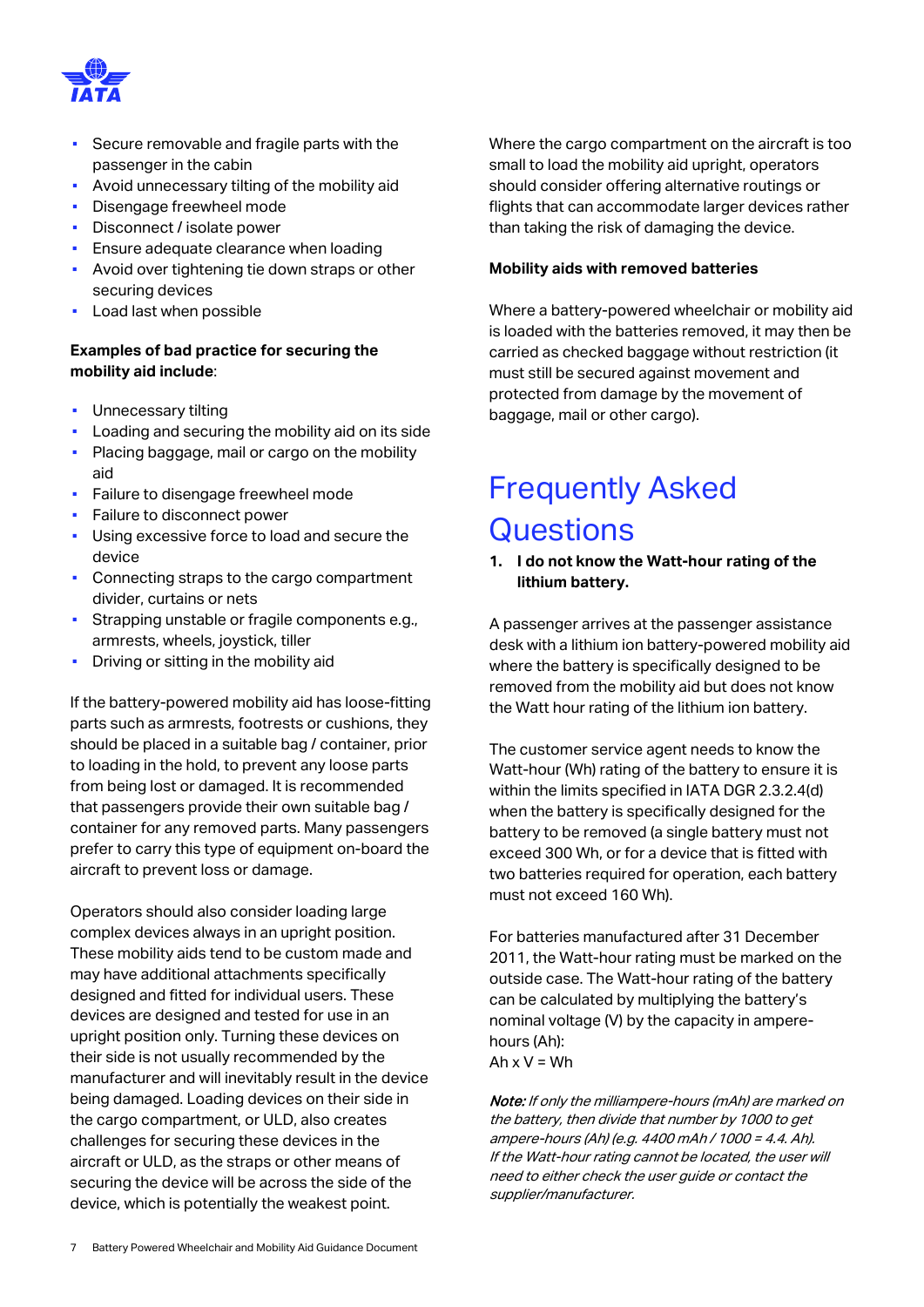

#### **2. How can batteries be effectively protected against short circuit?**

Methods to protect against short circuit include, but are not limited to:

- **·** The battery packs of installed batteries are often fully enclosed by the casing which protects the terminals from short-circuit;
- Exposed terminals or connectors must be protected with non-conductive caps, nonconductive tape or by other appropriate means;
- Removed batteries must be fully enclosed within inner packagings made of non- conductive material (such as a plastic bag) and kept away from conductive items.

If not impact resistant, the outer packaging must not be used as the sole means of protecting the battery terminals from damage or short-circuiting. Removed batteries should be packed to prevent shifting which could loosen terminal caps or reorient the terminals to produce short circuits.

Terminal protection methods include but are not limited to the following:

- **Securely attaching covers of sufficient strength** to protect the terminals;
- Placing the battery in a rigid plastic package;
- **Constructing the battery with terminals that are** recessed or otherwise protected so that the terminals will not be subjected to damage if the package is dropped.

#### **3. What if the passenger does not provide advance notification or obtain approval from the operator in advance of travel?**

If the passenger cannot provide pre-notification, for example, if they need to travel at short notice, the airport and the operator must make all reasonable efforts to provide the special assistance to enable the passenger to travel. However, if an operator is unable to satisfy itself of the steps required for a battery-powered mobility aid to be carried safely, its carriage may be denied.

#### **4. How do you ensure electrical circuits are isolated?**

The passenger travelling with the device should be asked prior to loading if this information has not

been provided in advance. Details will also be available in the device manufacturer's instructions. Depending upon the design of the battery-powered mobility aid, the following methods are preferable for ensuring the electrical circuits are isolated:

- 1. If a key is fitted, switch off the device, remove the key and pass to the passenger for safekeeping;
- 2. Remove the joystick module;
- 3. Separate power cable plugs or connectors as near to the batteries as possible; or
- 4. If the design of the battery-powered mobility aid means that none of the above actions are possible, it is acceptable to:
	- a) 'lock out' the mobility aid, e.g. by making a combination of movements with the joystick as instructed by the manufacturer or passenger; or
	- b) disconnect cables from the battery terminals.

Note: This option is not recommended as it can be very difficult to do and if not done properly can increase the risk of short circuit leading to fire.

## Additional Information

Further guidance information is widely available on the internet. Below is a sample list of useful links.

Note: IATA cannot be held responsible for the information contained on 3rd party websites.

Regulation (EC) No 1107/2006 of the European Parliament and of the Council of 5 July 2006 concerning the rights of disabled persons and persons with reduced mobility when travelling by air

[http://eur-lex.europa.eu/legal](http://eur-lex.europa.eu/legal-content/EN/ALL/?uri=CELEX%3A32006R1107)[content/EN/ALL/?uri=CELEX%3A32006R1107](http://eur-lex.europa.eu/legal-content/EN/ALL/?uri=CELEX%3A32006R1107)

- Reduced mobility rights website gives information on passenger rights and provides useful tips for travelers with a disability <http://www.reducedmobility.eu/>
- The European Network for Accessible Tourism. ENAT is a non-profit association for organizations that aim to be 'frontrunners' in the study, promotion and practice of accessible tourism. <http://www.accessibletourism.org/>